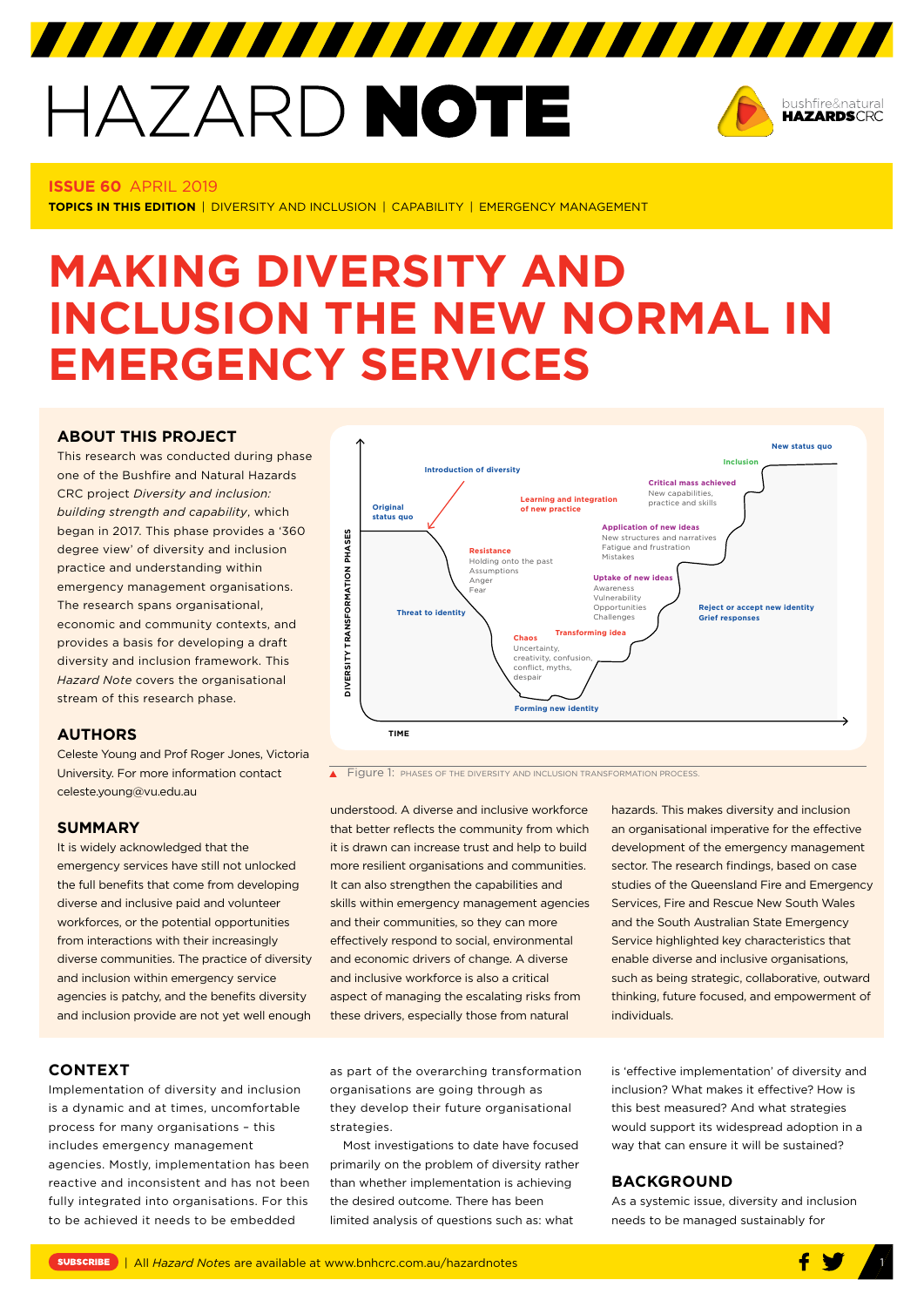

| <b>DECISION TYPE</b>   | <b>SIMPLE</b>                                                                                                  | <b>COMPLICATED</b>                                                                                                                    | <b>COMPLEX</b>                                                                                                                                     |
|------------------------|----------------------------------------------------------------------------------------------------------------|---------------------------------------------------------------------------------------------------------------------------------------|----------------------------------------------------------------------------------------------------------------------------------------------------|
| Features               | Linear, actionable, resolvable with<br>one solution. Often static risks with<br>known treatments and outcomes. | Systemic, may require more than<br>one solution. Uses both known and<br>unknown treatments. Dynamic but<br>can usually be stabilised. | Requires many systemic, broad,<br>inter-related actions and solutions.<br>Dynamic. Treatment often evolves.<br>Often high impact, low probability. |
| Example                | A faulty piece of machinery.                                                                                   | Containment of a natural hazard.                                                                                                      | Climate change, resilience, recovery.                                                                                                              |
| Activator              | Individuals or people responsible;<br>may be asset owner and/or<br>organisations.                              | Collaboration by parties linked to<br>and affected by event, assuming<br>delegated areas of responsibility.                           | 'Whole of society' collaboration,<br>sharing ownership through inclusive<br>partnerships.                                                          |
| Thinking<br>frameworks | Logical, analytical, prescriptive and<br>practical.                                                            | Short to medium term, analytical,<br>responsive. Mostly prescriptive with<br>intuitive elements that respond to<br>changes.           | Long-term, strategic, conceptual,<br>lateral, analytical, creative, reflexive,<br>continuous, flexible.                                            |
| Leadership<br>actions  | Direct and review.                                                                                             | Consult, assess, respond and direct.                                                                                                  | Consult, facilitate, reflect, empower,<br>guide and collaborate.                                                                                   |
| Skills                 | Technical.                                                                                                     | Technical, tactical, soft skills.                                                                                                     | Strategic, technical, soft skills.                                                                                                                 |

Table 1: DECISION MAKING TYPES (ADAPTED FROM YOUNG EL AL., 2017 AND JONES ET AL., 2014).

the longer term. This requires complex decision making (see Table 1, above) which incorporates diverse and systemic ways of thinking This presents a major challenge to emergency service agencies, which predominantly use either simple or complicated types of decision making in command-and-control structures. Agencies are less familiar with the complex type needed for systemic and strategic decisions; for example, planning for disasters never before experienced.

The institutional, organisational and social systems that have developed from a history dominated by tactical decision making are often hierarchical, rigid and siloed. This research found that the resulting organisational characteristics of emergency service agencies are often very different to those needed for implementing effective diversity and inclusion (Table 2, right). These characteristics shape how decisions are made and how values and narratives are interpreted, communicated and enacted in organisational contexts. It is important that diversity and inclusion is seen to complement, rather than replace, existing characteristics. Planned transitions are needed to ensure that new characteristics can be developed and integrated so they enhance service delivery and community safety.

# **BUSHFIRE AND NATURAL HAZARDS CRC RESEARCH**

Phase one of this project, conducted

| FEATURES OF EFFECTIVE DIVERSITY AND<br><b>INCLUSION</b>             |  |
|---------------------------------------------------------------------|--|
| Valuing everyone, equality                                          |  |
| Strategic                                                           |  |
| Focused primarily on soft skills                                    |  |
| Enabling leadership at all organisational<br>levels                 |  |
| Longer-term visions                                                 |  |
| Reflexive                                                           |  |
| Continuous change                                                   |  |
| Forward focus                                                       |  |
| Working with organisation and<br>communities                        |  |
| Outward thinking across all society                                 |  |
| Interactive communication                                           |  |
| Does not 'fix things' - requires ongoing,<br>longer term management |  |
| Expecting the unexpected and learning<br>from errors                |  |
| Empowerment of individuals                                          |  |
|                                                                     |  |

Table 2: FEATURES OF EMERGENCY SERVICE AGENCIES COMPARED TO EFFECTIVE DIVERSITY AND INCLUSION.

between July 2017 and July 2018, entailed a systemic analysis using case studies to examine the current context of diversity and inclusion within three agencies and three communities. The researchers applied values, narratives and decision making lenses across organisational, community and economic themes. The economic theme focused on the changing capabilities of the organisations. The organisational theme looked at the key influences on

the organisation's decision making and practice. The community theme explored community values and community attitudes and understanding of emergency service agencies. Both the community and organisational themes examined barriers, opportunities and strengths in relation to diversity and inclusion.

The participating case study organisations were the Queensland Fire and Emergency Services (QFES), Fire and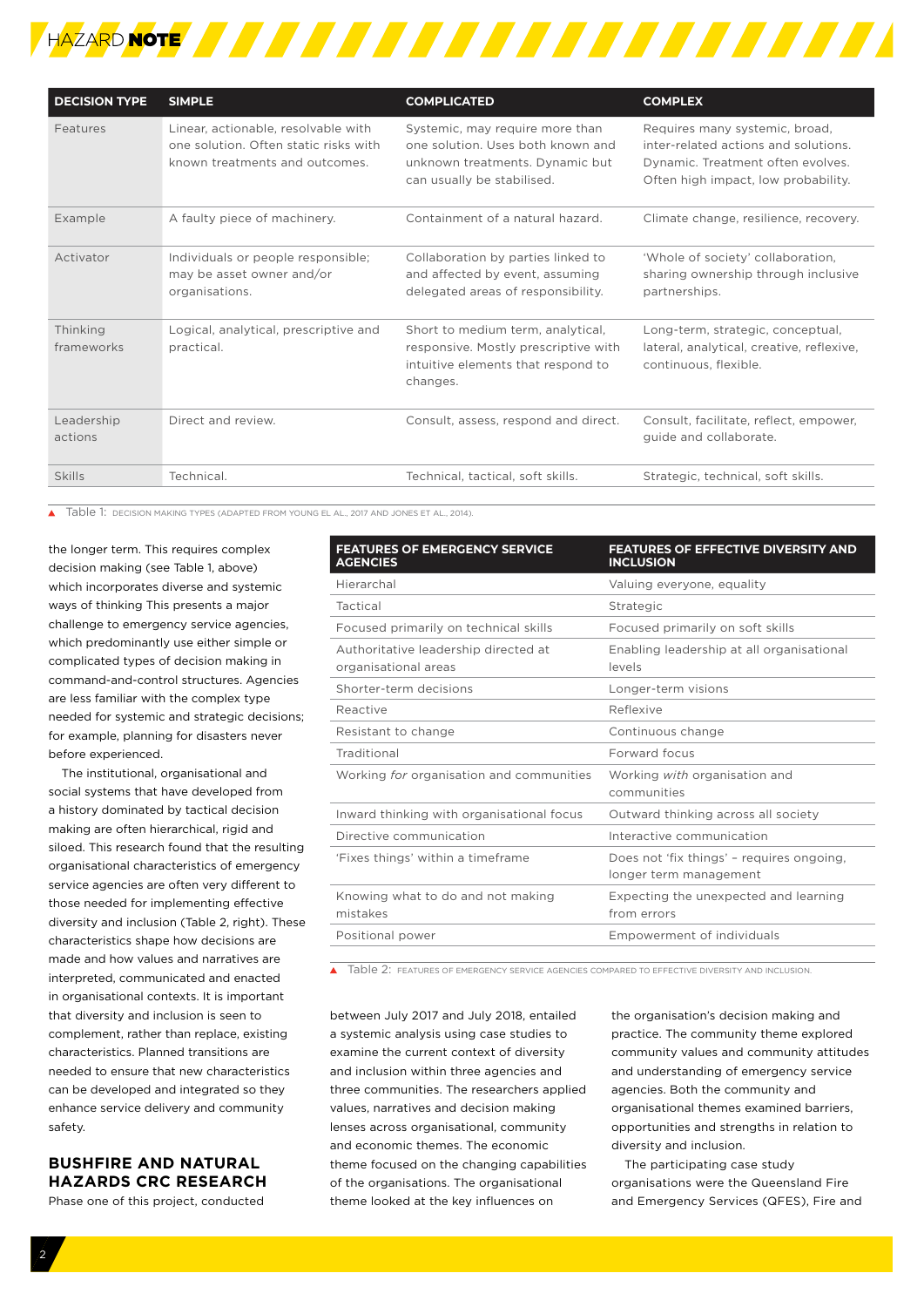

Rescue New South Wales (FRNSW), and the South Australian State Emergency Service (SASES). The community case studies selected were Bordertown in South Australia, Bendigo in Victoria and south western Sydney in New South Wales, representing rural, regional and urban communities.

The researchers used a collaborative, mixed-methods approach for the organisational assessment which included a literature review, targeted interviews in emergency service agency case studies, a survey, reviews of publicly available documents and a visual audit of websites. Interviews were also undertaken outside of the case studies to provide additional insights and to ensure that the data was representative of the industry as a whole. Aspects of diversity examined were: culture and ethnicity, gender, demographic status (age and education), and disability (physical). Data collected was then provided to the case study organisations for review. This was then synthesised and the draft reports were reviewed by the working group and selected stakeholders to ensure that key observations were also relevant to the sector as a whole.

As the literature yielded no clear definition of effective diversity and inclusion, the research team developed the following definition to guide the project: *Effective diversity is the result of interactions between organisations and individuals that leverage, value and build upon characteristics and attributes within and beyond their organisations to increase diversity and inclusion, resulting in benefits that support joint personal and organisational objectives and goals, over a sustained period of time (Young et al. 2018, p19).*

# **RESEARCH FINDINGS**

Diversity and inclusion activities were being undertaken in all organisations, but were not well integrated into organisational systems and processes, nor connected to daily tasks. There are many ways to undertake diversity and inclusion and its effectiveness depends upon the agency's organisational context, their ability to act and how well they can leverage resources and relationships. The largest barrier to diversity and inclusion was cultural, and the largest need was in the area of management.

The research also reinforced the finding that effective inclusion is the critical component that enables effective diversity and that integrating this into an organisational fabric is a long-term proposition.

Key findings about organisations were:

- There is a need to identify, build, value and reward specific diversity and inclusion capabilities, skills and attributes.
- Increasing the visible presence of diversity in the workforce is important. However, a positive workplace experience for individuals with diverse backgrounds is critical if this diversity is to be maintained.
- Response-based and hierarchical structures, processes and decision making with 'fix it' and 'fit in' cultures were predominant in all organisations. These are often at odds with the more strategic and people-based skills and structures required for diversity and inclusion.
- Diverse organisational cultures exist in each organisation and there are cultural gaps between these, particularly between upper management and brigades and units. This often results in 'us and them' attitudes.
- Skills to support development of increased awareness of how to respond constructively to uncomfortable situations and challenging conversations is critical. Greater awareness of appropriate language use and behaviours and how these are perceived and received by others is also needed.
- Diversity and inclusion is mostly understood as being about 'men and women'. There is limited understanding of how different types of diversity intersect and how to manage their specific needs, for example, for an LGBTIQ member of a culturally and linguistically diverse community in a rural area.
- There is a key need for facilitative approaches that guide rather than direct and for proactive management of difficult and destructive behaviours. Establishment of clear boundaries and accountability is also important.

There was limited understanding of the benefits and opportunities that diversity and inclusion offer. Community benefits are currently not measured. Emergency service agencies also had limited knowledge of the attributes and capabilities held by diverse communities and individuals. Identification

## **END-USER STATEMENT**

"I have found the project to be both challenging and enlightening. While it has confirmed some of the good things about the current diversity at SASES, it has also highlighted many areas where we have room for significant improvement. The challenge for all of us is to drive greater diversity in a resource-constrained environment. I am confident that the research to date and the ongoing work of the team will help inform our strategies and support our success."

# **– Dermot Barry, Deputy Chief Officer, South Australia State Emergency Service**

"This research is a ground-breaking opportunity for Australian emergency services. The project brings together practitioners and academics with deep expertise to construct an informed narrative of what inclusion really looks like and means to our organisations.

"The project is already exploring highly nuanced territories that defy previous assumptions and unpack the real mechanics behind staff engagement. It is also discovering the broader benefits of increased diversity within our services. I am proud to be involved with this project. FRNSW is already beginning to benefit from the project's potent data, which will help to better target our inclusion, equity and diversity energies towards meeting future challenges." **– Sonja Braidner, Lead Diversity and** 

**Inclusion, Fire and Rescue New South Wales**

and leveraging of these is needed to develop more effective partnerships and communication between agencies and their communities.

Due to the hybrid nature of emergency management agencies and their relationship with the community, measurement and management models tailored to this specific context need to be developed.

#### **Implementation**

The context assessment revealed that many organisations had not adequately socialised or primed their workforce and past activities were often seen as reactive and resulting in poor outcomes. Myths, assumptions and stereotypical perceptions of diversity and inclusion had also contributed to negative outcomes. Visions and accompanying narratives of what diversity would look like